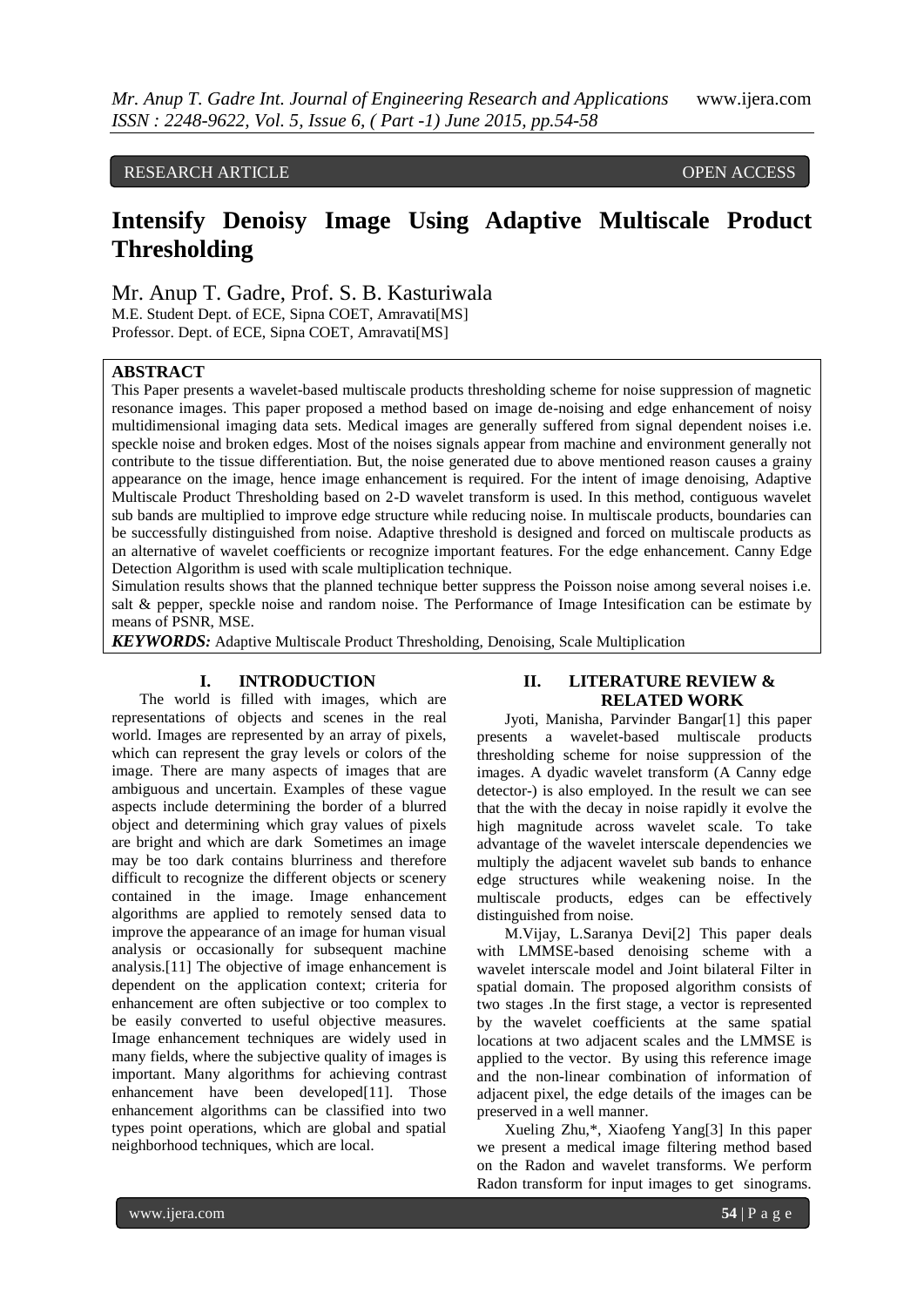Then we apply 1D non-orthogonal wavelets transform along s in sinograms, and use thresholdbased methods to filter it.

In this paper work, an image denoising method using adaptive multiscale product thresholding. Unlike many other traditional schemes that straightly apply threshold to the wavelet coefficients, this method multiplies the neighboring wavelet sub-bands and then apply threshold to multiscale products for improved edge differentiation. Canny edge detector's performance is enhanced by scale multiplication.taking the benefit of similarity in filter's response at adjacent scale, it multiplies the responses to enhance edge structure. From the parameters obtained, for enhanced.

# **III. Proposed Work & Objective**

In this section, we summarize the existing techniques in image de-noising and enhancement. The purpose of image enhancement is to improve image quality visually by de-blurring or enhancing object edges, to remove noise or to highlight specific features of interest. The application of image enhancement, in general, improves human viewing ability and the performance of subsequent image analysis In a general sense, image de-noising is part of the goal of image enhancement.





Fig. block diagram of Proposed approach

# **3.1. INTRODUCTION TO WAVELETS AND WAVELET TRANSFORMS**

Wavelets are used to transform the signal under investigation into another representation which presents the signal information in a more useful form. When working with signals, the signal itself can be difficult to interpret. Therefore the signal must be decomposed or transformed in order to see what the signal actually represents. The continuous wavelet transform is the most general wavelet transform. The problem is that a continuous wavelet transform operates with a continuous signal, but since a computer is digital, it can only do computations on discrete signals. The discrete wavelet transform has been developed to accomplish a wavelet transform on a computer.The frequency for a clean A is 440Hz, see top plot in Figure 1.1.

To determine the frequency of the signal one must measure the period of each wave, and calculate the frequency. The period of one wave is the time it takes from it is at one point in the wave, until it reaches the same position again. For example the time between two wave tops.



Using different transforms, the signal can be transformed into other representations. For this example, instead of having amplitude as a function of time, it would be better to have the amplitude as a function of frequency. This can be done by using the Fourier transform. Once one knows what frequencies are present, one can easily determine which tones the signal consists of, in the case of a musical signal. The bottom part of Figure 1.1 shows that it is easy to determine that the signal in the upper part of Figure 1.1 actually is an A when you perform the Fourier transform. Wavelet transforms can do the same, but they can also tell you when the tone A appeared in time, effectively giving you amplitude, time and frequency, all in one.

### **Wavelet Transform Plot**



Fig. Wavelet Transform

#### **PRESENT WORK**

It was analyzed that previous traditional thresholding techniques are not giving satisfactory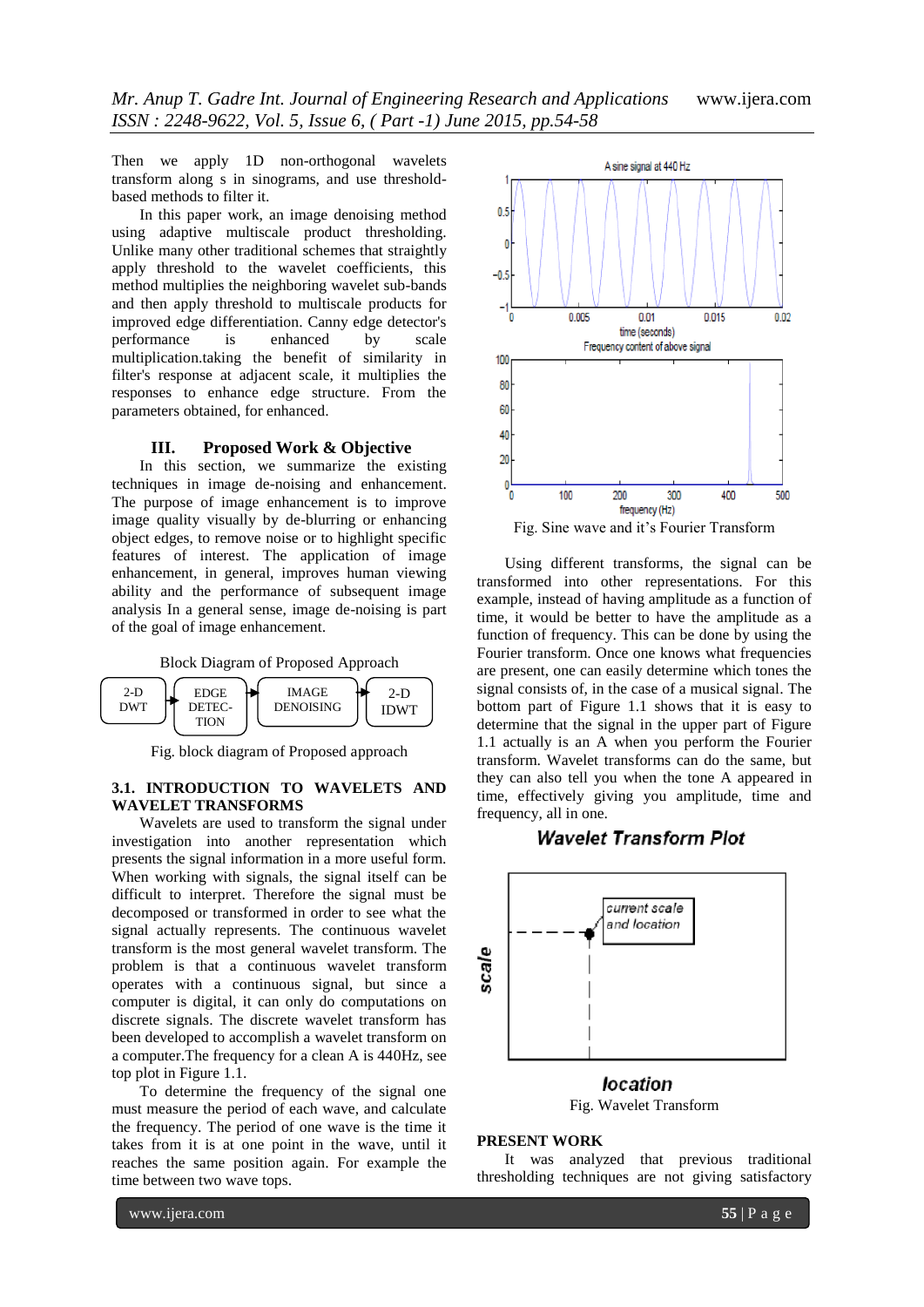result for image denoising. Disadvantage of this technique is that the SNR ratio decreases with the increase in image size and this technique is time variant. So we proposed a new method named Scale Correlation Wavelet thresholding method with the help of 2D dyadic wavelet. Advantage of 2D dydaic wavelet is that it is time invariant , also changes only scale parameter. So using this, an adaptive wavelet can be designed to enhance instantaneous feature of the image.

A New sure approach to Image Denoising: Interscale Orthonormal Wavelet Thresholding beyond the point wise approach, more recent investigations have shown that substantially larger denoising gains can be obtained by considering the intra- and interscale correlations of the wavelet coefficients. In addition, increasing the redundancy of the wavelet transform is strongly beneficial to the denoising performance. We have selected three such techniques reflecting the state-of-the-art in wavelet denoising, against which we will compare our results.

# **3.2. IMAGE DENOISING AND EDGE ENHANCEMENT**

Edge preserving denoising is of great concern in medical images. Denoising should be performed to enhance the image quality for better diagnosis. Edges also carry important information of an image. The simple approach is to apply the first or second order derivatives to smoothed image and then calculate the local maxima. Canny first presented the three criterions of edge detectors: good detection, good localization and low spurious response. The main concern in edge detection is the range of detection filter because small scaled filter are susceptible to edge signals but also prostrate to noise and large scaled filters are strong to noise but could filter out fine information. So, we consider that edges and noise can be better illustrious in the scale products than in single scale. In scale multiplication, a large scale can be selected big enough to keep the false edges rate low, while achieving high edge location accuracy by multiplying a small scale [15].

# 3.2.1. Adaptive Multiscale Product Thresholding

Wavelet based thresholding techniques have proved to be efficient in denoising. Non momentous wavelet coefficients below a predetermined threshold value are superfluous as noise and the image is reconstructed from left over major coefficients. Compared with the linear denoising methods that distort images as well as smoothing noise, the non linear wavelet thresholding scheme conserve image singularities better.

# 3.2.2 Multiwavelet Denoising Technique

The Multi-Wavelet Transform of image signals produces a non-redundant image representation,

www.ijera.com **56** | P a g e

which provides better spatial and spectral localization of image formation, compared to other multi-scale representations such as Gaussian and Laplacian pyramid. Recently, Multi-Wavelet

Transform is preferred for image de-noising. Multi-wavelet iterates on the low-frequency components generated by the first decomposition. After scalar wavelet decomposition, the lowfrequency components have only one sub-band, but after multi wavelet decomposition, the low-frequency components have four small sub-bands, one low-pass sub band and three band-pass sub bands. The next iteration continued to decompose the low frequency components L={L1L1, L1L2, L2L1, L2L2}[11]. In this situation, a structure of  $5(4*J+1)$  sub-bands can be generated after J times decomposition, as shown in figure 1. The hierarchical relationship between every sub-band is shown in figure 2. Similar to single wavelet, multi-wavelet can be decomposed to 3 to 5 layers. The Gaussian noise will near be averaged out in low frequency Wavelet coefficients. Therefore only the Multi-Wavelet coefficients in the high frequency level need to hard are threshold.

| $L_1L_1$ | $L_1L_2$ | $L_1H_1$ | $L_1H_2$ |
|----------|----------|----------|----------|
| $L_2L_1$ | $L_2L_2$ | $L_2H_1$ | $L_2H_2$ |
| $H_1L_1$ | $H_1L_2$ | $H_1H_1$ | $H_1H_2$ |
| $H_2L_1$ | $H_2L_2$ | $H_2H_1$ | $H_2H_1$ |

Figure 1: The structure of sub-band distribution



Figure 2: The hierarchical relationship between every subband

# 3.2.3 Wavelet Thresholding

Threshoding is a non-linear technique, operates on one wavelet coefficients at a time.The term wavelet coefficients is explained as decomposition of image data into wavelet oefficients ,comparing the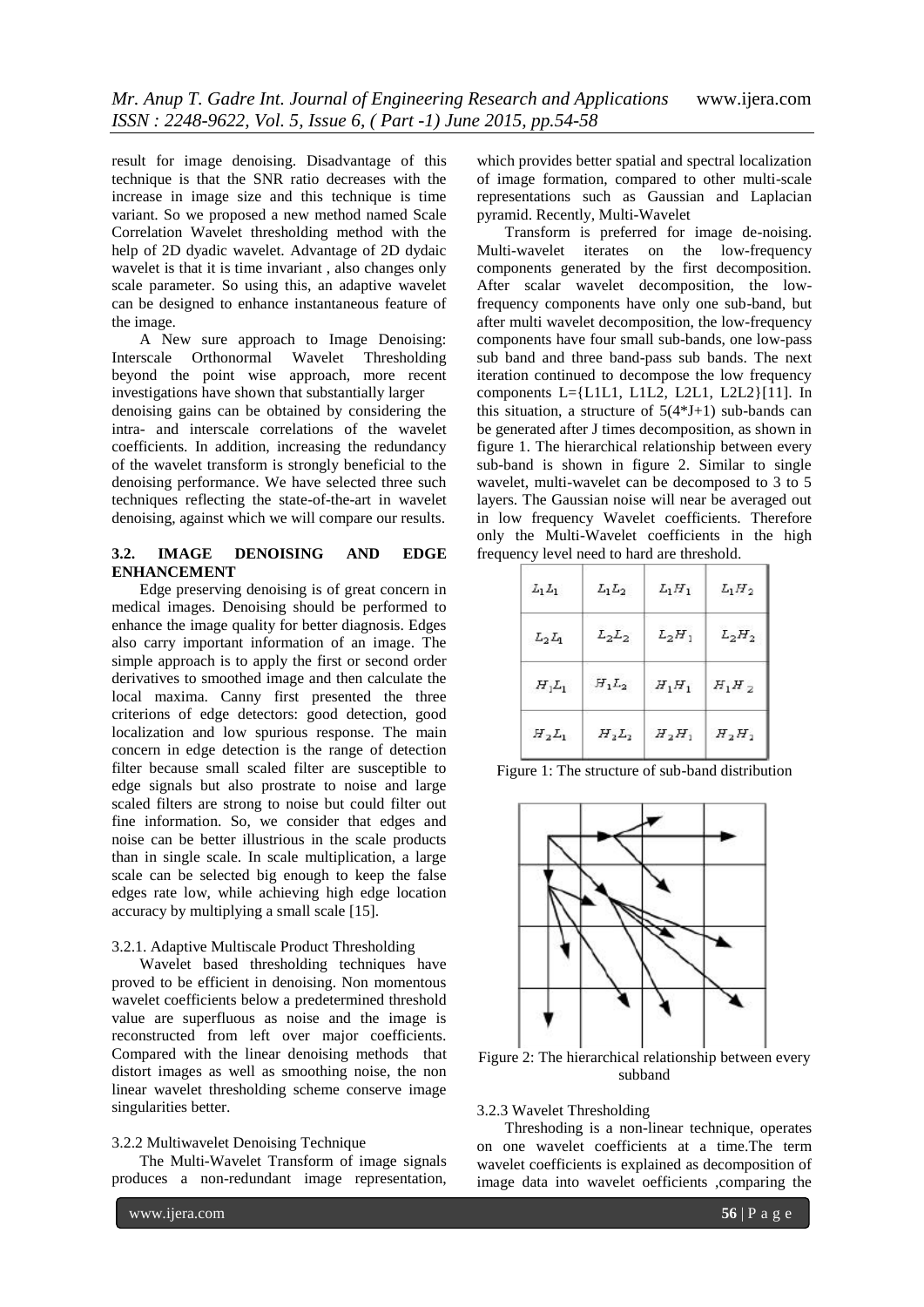detail coefficients with threshold value and shrinking there coefficients close to zero to take away the effects of noise. Thresholding distinguish between the coefficients due to noise and the one consisting of important signal details. The choice is an important aspect as its plays major role in removal of noise in image .Only care should take for preserving the edges of denoised image. [16]For this Donoho and Johnstone proposed a non-linear strategy for thresholding. In their approach, thresholding can be applied by using either hard or soft thresholding method which is also called as shrinkage rule.

#### 3.2.4 Hard Thresholding

In this approach, wavelet coefficients below threshold value are set to zero and keeps the other unchanged .it does not affect the detail coefficients that are greater the threshold value.

 $Cs(k) = sign C(K)$   $\mid C(K) \mid$  if  $\mid c(K) \mid > \lambda = 0$  if  $\mid C$  $(K)| \leq \lambda$  Where  $\lambda$  is threshold.

# 3.2.5 Soft Thresholding

In this approach, coefficients under the threshold are set to zero but scales the ones that are left. It can be defined as

 $Cs(k) = sign C(K) |C(K)| - \lambda$ if  $lc(K)$   $\geq \lambda$  $= 0$  *if*  $|c(k)| \leq \lambda$ 

The important point thresholding method is to find the appropriate value for threshold. The threshold value is estimation of noise level .It is generally calculated from the standard deviation of the detail coefficients.

#### 3.2.5 Effect of Multi Wavelet Properties

- 1. The Wavelet Transform is Fast, Local in the Time and Frequency domain, that provides multi-resolution analysis of real world signals and Images.
- 2. Wavelet Transform decomposes a function into a set of Orthogonal component describing the signal variations across scale.
- 3. Compared with traditional wavelet denoising, wavelet can be simultaneously with the symmetry, orthogonality, short support, high order vanishing moments. So based on multi wavelet transform not only retain the integrity of traditional wavelet denoising of advantages, but also more flexible and more practical features.

#### 3.2.7 Steps To Perform

STEP 1: Firstly we will perform image acquisition i.e. acquire image, which has noisy and low Lighting images as well.

STEP 2: Compute the 2-D DWT of input image up to j scales

STEP 3: Calculate the multi scale products and set the initial threshold value before applying to wavelet coefficients.

STEP 4: Recover the image from the resultant wavelet coefficients.

## **Result of Decomposition Levels in Multi Wavelet Transform:**





(a) (b) (c) Fig. 3 (Original image), (b) Single level decomposition, (c) Four level decomposition





Fig. A1  $\overline{\qquad \qquad}$  Fig. B1



Fig.  $A2$  Fig. B2







**Fig. Output Images illustrated through Proposed algorithm. (A1), (A2), (A3) ), Original images; (B1), (B2), (B3) enhanced images**